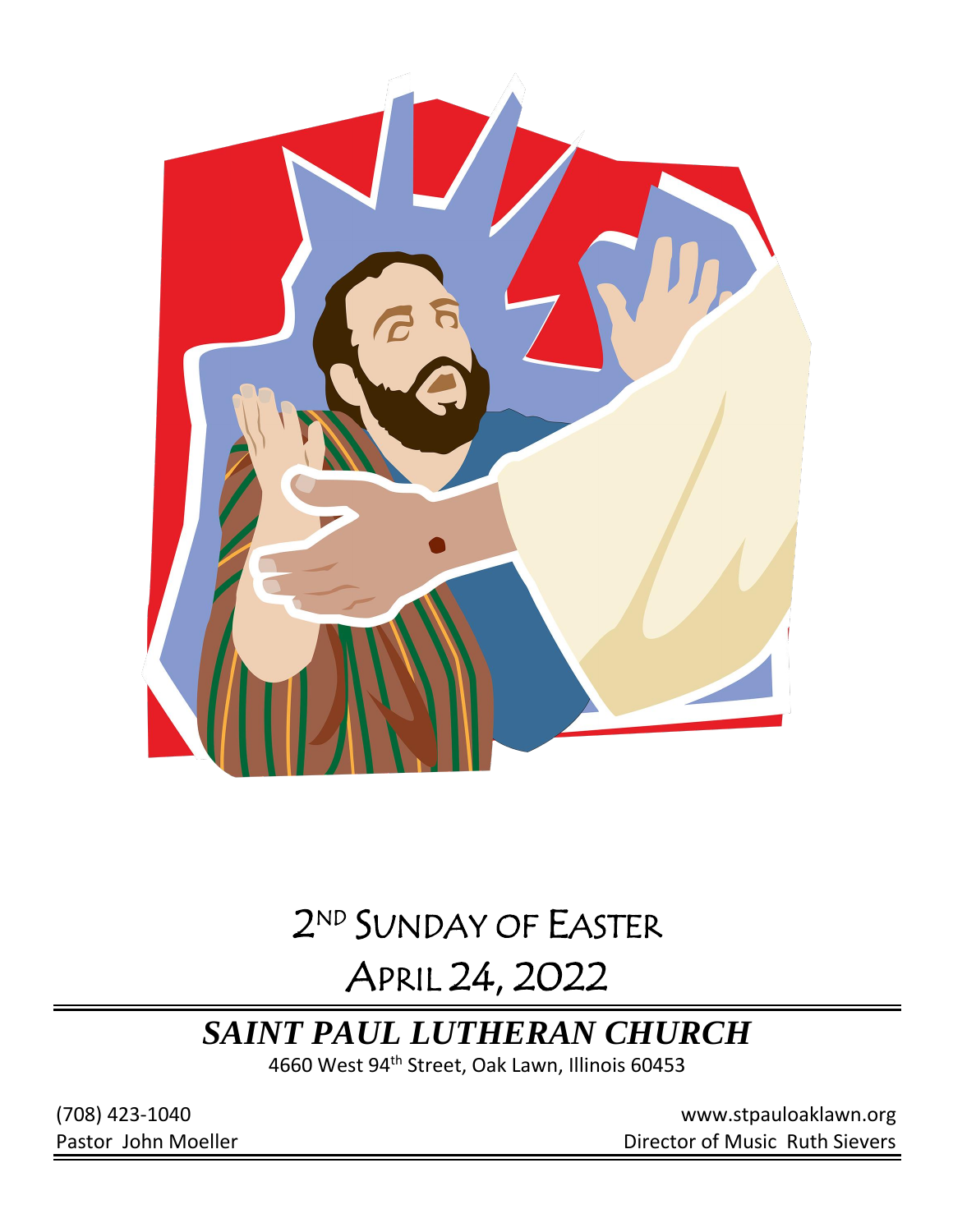#### **As We Gather**

Thomas had missed out. He wasn't there with the other disciples when the risen Jesus appeared that first Easter night to show them His hands and side. Thomas was absent when Jesus breathed on them with His Spirit and sent them out to proclaim His forgiveness. It's no wonder then that when Thomas heard about this encounter, he wanted to see Jesus for himself. "Unless I see, . . . I will never believe," he said (John 20:25). One week after Christ's resurrection, Thomas had his opportunity. He saw. He touched. He believed. He confessed: "My Lord and my God!" (John 20:28).

Today is your opportunity—don't miss out! Our risen Jesus is here with His Spirit and in His body and blood. We see. We touch. We believe. We confess. As we gather in His presence for worship today, may He fill us with great joy as we continue to celebrate His resurrection victory and confess Him as our Lord and God!

| Prelude             |                                                                                                                                                   | "Christ the Lord Is Risen Today" |                                                                                                                                                | H. Markworth                                               |
|---------------------|---------------------------------------------------------------------------------------------------------------------------------------------------|----------------------------------|------------------------------------------------------------------------------------------------------------------------------------------------|------------------------------------------------------------|
| <b>Opening Hymn</b> |                                                                                                                                                   | "Christ the Lord Is Risen Today" |                                                                                                                                                | #469                                                       |
| $1 \quad$           | "Christ the Lord is ris'n today!"<br>Saints on earth and angels say;<br>Raise your joys and triumphs high;<br>Sing, ye heav'ns, and earth, reply. | 3                                | Vain the stone, the watch, the seal;<br>Christ hath burst the gates of hell.<br>Death in vain forbids His rise;<br>Christ has opened paradise. |                                                            |
| $\overline{2}$      | Love's redeeming work is done,<br>Fought the fight, the battle won;<br>Lo! Our Sun's eclipse is o'er;<br>Lo! He sets in blood no more.            | 4                                | Lives again our glorious King!<br>Where, O death, is now thy sting?<br>Once He died our souls to save;<br>Where thy victory, O grave?          | Text: Charles Wesley, 1707-88, alt.<br>Text: Public domain |

#### **Invocation**

- **P** In the name of the Father and of the  $\pm$  Son and of the Holy Spirit.
- C **Amen.**
- $\mathbf{P}$  Alleluia! Christ is risen!
- C **He is risen indeed! Alleluia!**

#### **Confession and Absolution Psalm 91:1–2**

- 
- $\mathbf{P}$  He who dwells in the shelter of the Most High will abide in the shadow of the Almighty.
- C **I will say to the LORD, "My refuge and my fortress, my God, in whom I trust."**
- $\mathbf{P}$  Taking refuge in the mercy of the Lord, let us come before Him in humble confession.

#### *We pause to remember and confess our sins before Almighty God…*

- $\mathbf{P}$  Almighty God, our heavenly Father,
- C **We confess that we are by nature sinful and unclean. We have sinned against You in thought, word, and deed. By the things we have done and by what we have failed to do, we have not honored You as we ought, nor have we served others in love. We deserve to be cast from Your presence forever. Yet in Your great mercy, You sent Your Son to die and rise again for us. Help us to know the power of His resurrection and to share the joy that His forgiveness brings.**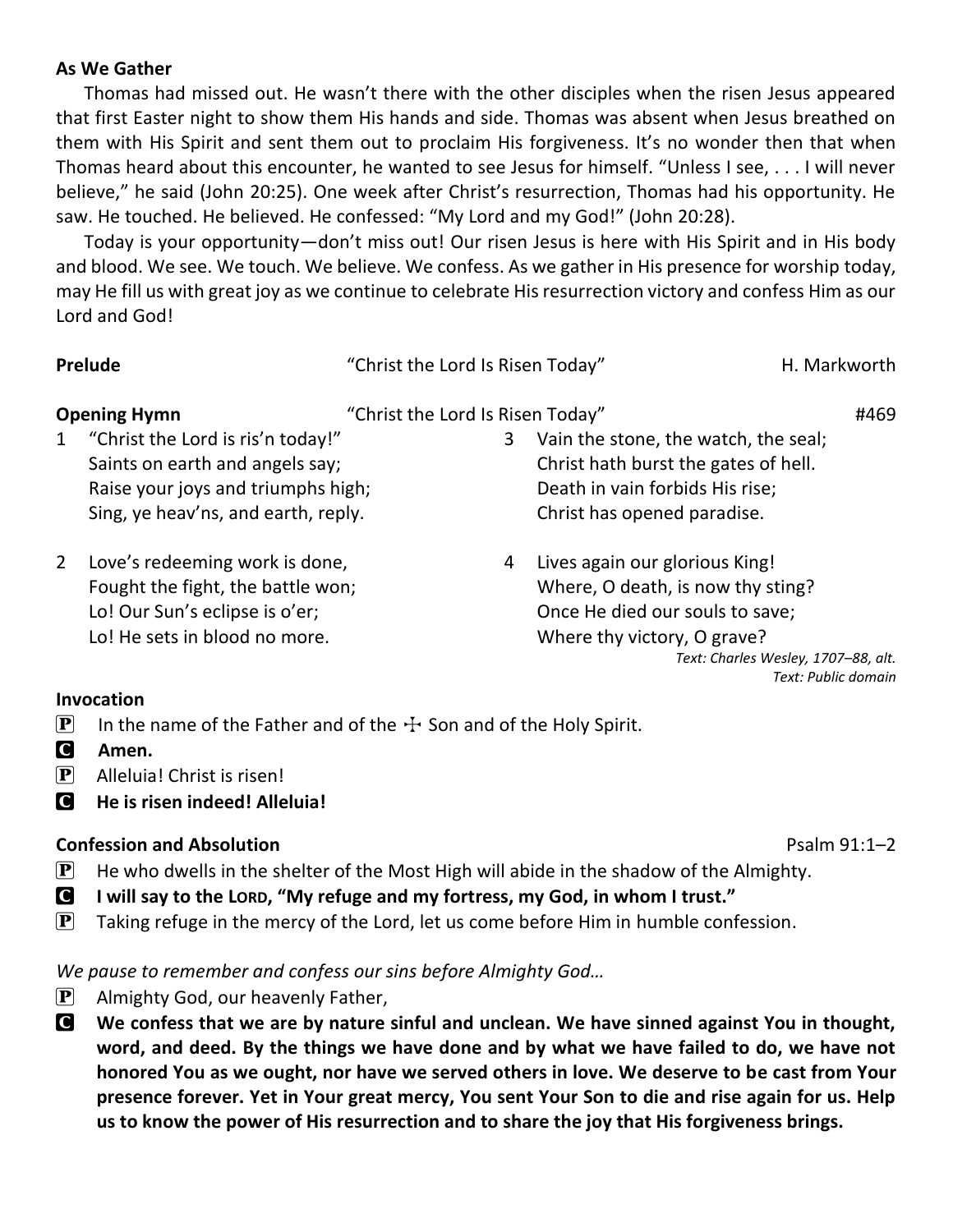**Enable us to receive Your mercy and be renewed by Your Spirit, that we may honor You as the Lord and God in whom we place our trust. Amen.**

- $\mathbf{P}$  Almighty God, our heavenly Father, hears our prayers and answers them for the sake of His Son, Jesus Christ. By faith, we stand at His empty tomb, where we find our refuge and sing for joy! As a called and ordained servant of Christ, and by His authority, I therefore forgive you all your sins in the name of the Father and of the  $\pm$  Son and of the Holy Spirit.
- C **Amen.**
- $\left| \mathbf{P} \right|$  Alleluia! Christ is risen!
- C **He is risen indeed! Alleluia!**

## $H$  WORD  $H$

**Psalm Psalm** 148; antiphon: v. 13

- **P** Praise the LORD! Praise the LORD from the heavens; praise Him in the heights!
- C **Praise Him, all His angels; praise Him, all His hosts!**
- **P** Praise Him, sun and moon, praise Him, all you shining stars!
- C **Praise Him, you highest heavens, and you waters above the heavens! Let them praise the name of the LORD, for His name alone is exalted; His majesty is above earth and heaven.**
- $\mathbf{P}$  Let them praise the name of the LORD! For He commanded and they were created.
- C **And He established them forever and ever; He gave a decree, and it shall not pass away.**
- **P** Praise the LORD from the earth, you great sea creatures and all deeps,
- C **fire and hail, snow and mist, stormy wind fulfilling His word!**
- $\left[ \mathbf{P} \right]$  Mountains and all hills, fruit trees and all cedars!
- C **Beasts and all livestock, creeping things and flying birds! Let them praise the name of the LORD, for His name alone is exalted; His majesty is above earth and heaven.**
- $\mathbf{P}$  Kings of the earth and all peoples, princes and all rulers of the earth!
- C **Young men and maidens together, old men and children! Let them praise the name of the LORD, for His name alone is exalted; His majesty is above earth and heaven.**
- $\mathbf{P}$  He has raised up a horn for His people, praise for all His saints,
- C **for the people of Israel who are near to Him. Praise the LORD! Glory be to the Father and to the Son and to the Holy Spirit; as it was in the beginning, is now, and will be forever. Amen.**

### **Prayer of the Day**

- $\left[\mathbf{P}\right]$  The Lord be with you.
- C **And also with you.**
- $\left| \mathbf{P} \right|$  Let us pray together,
- C **Almighty God, grant that we who celebrate the triumph of our risen Savior may join with all other witnesses of the resurrection in boldly sharing with the world that Jesus is Lord and God; through Jesus Christ, our Lord, who lives and reigns with You and the Holy Spirit, one God, now and forever, Amen.**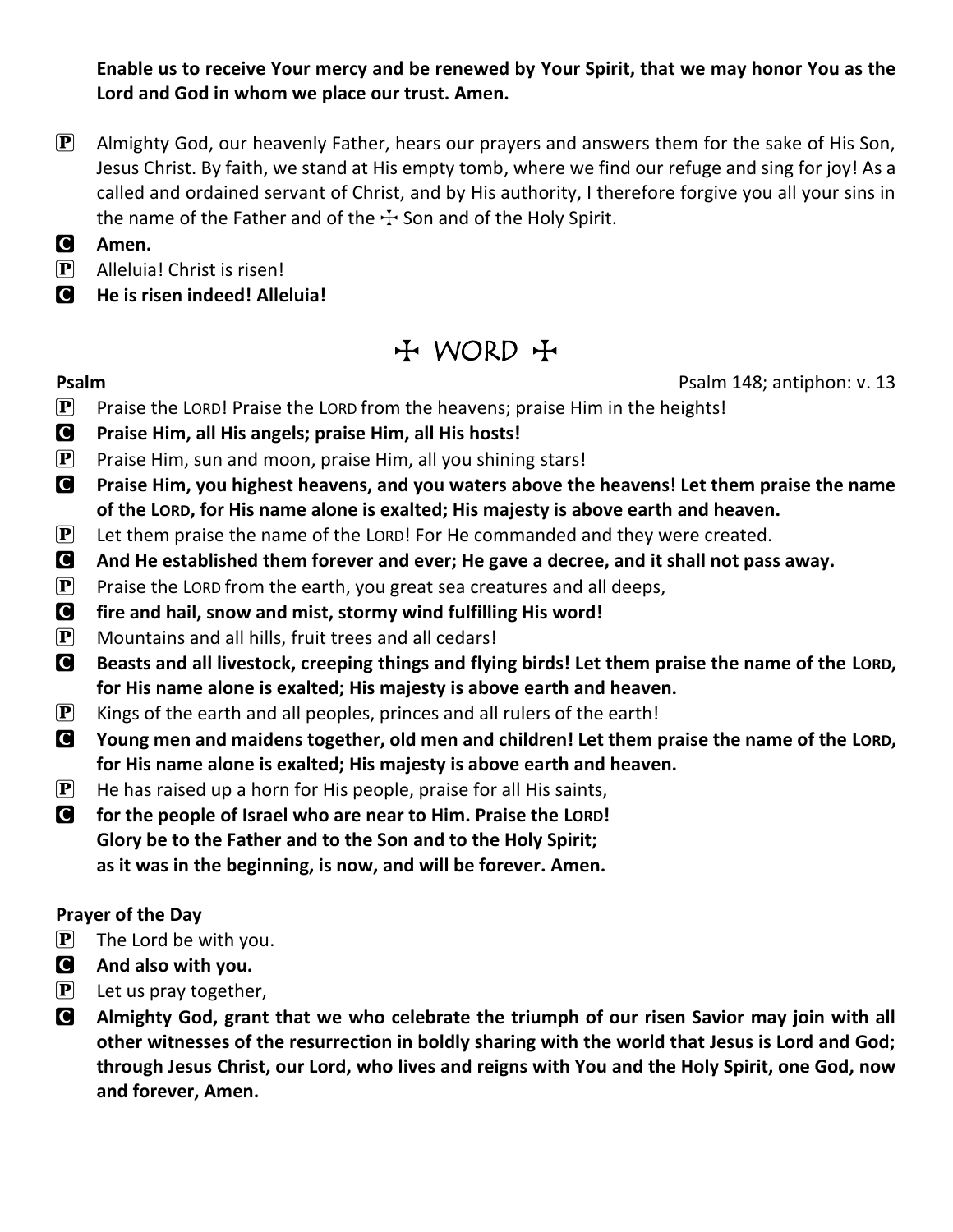#### First Reading **The Contract of Acts 5:12-32** The Many Signs and Wonders Done The *Acts 5:12-32*

 $12$ Now many signs and wonders were regularly done among the people by the hands of the apostles. And they were all together in Solomon's Portico. <sup>13</sup>None of the rest dared join them, but the people held them in high esteem. <sup>14</sup>And more than ever believers were added to the Lord, multitudes of both men and women, <sup>15</sup>so that they even carried out the sick into the streets and laid them on cots and mats, that as Peter came by at least his shadow might fall on some of them. <sup>16</sup>The people also gathered from the towns around Jerusalem, bringing the sick and those afflicted with unclean spirits, and they were all healed.

 $17$ But the high priest rose up, and all who were with him (that is, the party of the Sadducees), and filled with jealousy <sup>18</sup>they arrested the apostles and put them in the public prison. <sup>19</sup>But during the night an angel of the Lord opened the prison doors and brought them out, and said,  $20^{\circ}$  Go and stand in the temple and speak to the people all the words of this Life."  $21$ And when they heard this, they entered the temple at daybreak and began to teach.

Now when the high priest came, and those who were with him, they called together the council and all the senate of Israel and sent to the prison to have them brought. <sup>22</sup>But when the officers came, they did not find them in the prison, so they returned and reported, <sup>23</sup> We found the prison securely locked and the guards standing at the doors, but when we opened them we found no one inside."  $24$ Now when the captain of the temple and the chief priests heard these words, they were greatly perplexed about them, wondering what this would come to.

 $25$ And someone came and told them, "Look! The men whom you put in prison are standing in the temple and teaching the people." <sup>26</sup>Then the captain with the officers went and brought them, but not by force, for they were afraid of being stoned by the people. <sup>27</sup>And when they had brought them, they set them before the council. And the high priest questioned them,  $^{28}$ saying, "We strictly charged you not to teach in this name, yet here you have filled Jerusalem with your teaching, and you intend to bring this man's blood upon us."

 $^{29}$ But Peter and the apostles answered, "We must obey God rather than men.  $^{30}$ The God of our fathers raised Jesus, whom you killed by hanging him on a tree. <sup>31</sup>God exalted him at his right hand as Leader and Savior, to give repentance to Israel and forgiveness of sins. <sup>32</sup>And we are witnesses to these things, and so is the Holy Spirit, whom God has given to those who obey him."

 $\boxed{\mathbf{L}}$  This is the Word of the Lord.

C **Thanks be to God.**

| <b>Anthem of Praise Solo</b>                    | "These Things Did Thomas Count As Real"    | Hymn #472     |  |
|-------------------------------------------------|--------------------------------------------|---------------|--|
| <b>Holy Gospel</b><br>$\mathbf{E}$ $\mathbf{E}$ | $\pm$ Jesus Appears to the Disciples $\pm$ | John 20:19-31 |  |

 $\mathbf{P}$  The Holy Gospel according to St. John, the twentieth chapter.

#### **G** Glory to You, O Lord.

 $19$ On the evening of that day, the first day of the week, the doors being locked where the disciples were for fear of the Jews, Jesus came and stood among them and said to them, "Peace be with you."  $20$ When he had said this, he showed them his hands and his side. Then the disciples were glad when they saw the Lord. <sup>21</sup> Jesus said to them again, "Peace be with you. As the Father has sent me, even so I am sending you." <sup>22</sup>And when he had said this, he breathed on them and said to them, "Receive the Holy Spirit. <sup>23</sup>If you forgive the sins of anyone, they are forgiven; if you withhold forgiveness from anyone, it is withheld."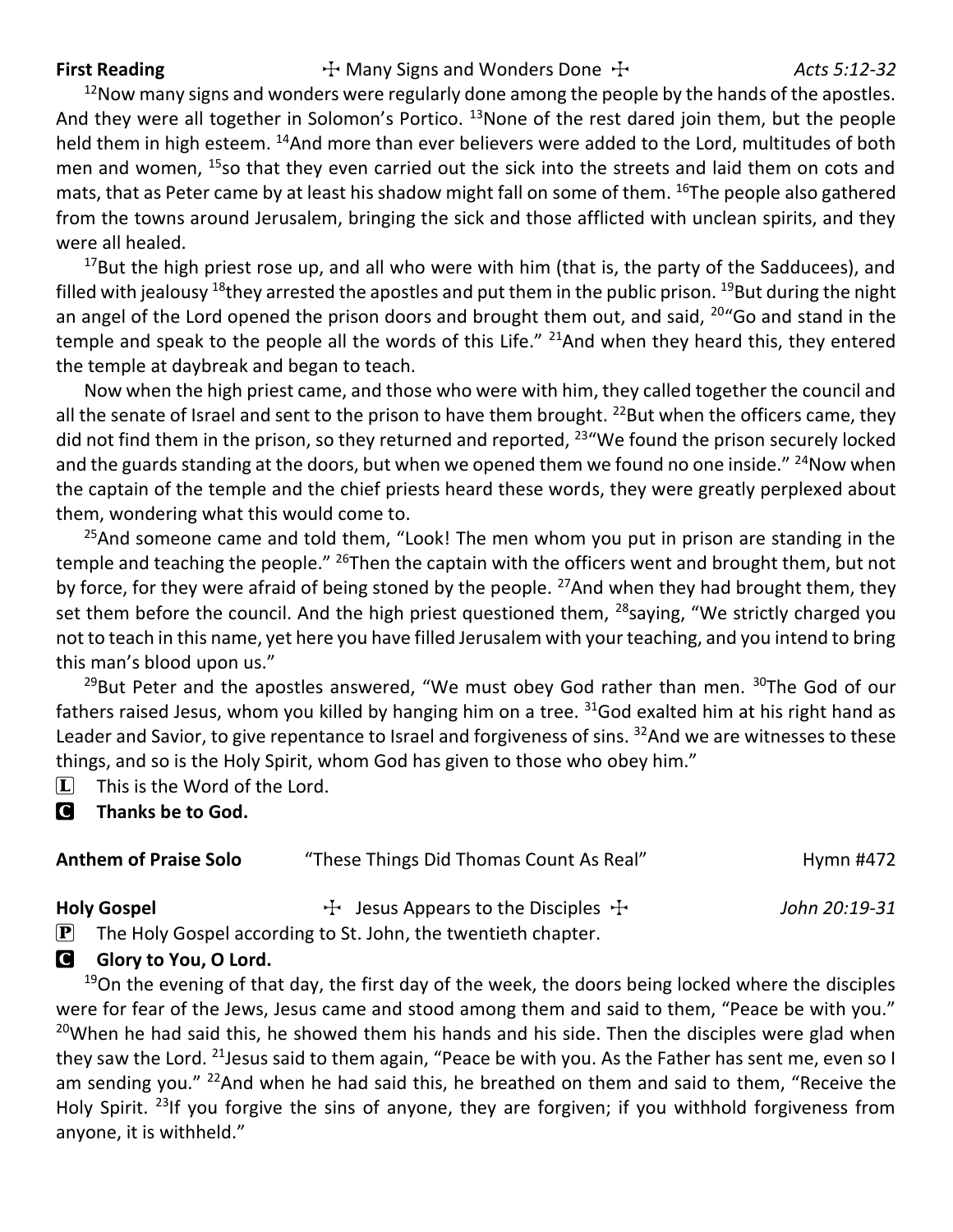$24$ Now Thomas, one of the Twelve, called the Twin, was not with them when Jesus came.  $25$ So the other disciples told him, "We have seen the Lord." But he said to them, "Unless I see in his hands the mark of the nails, and place my finger into the mark of the nails, and place my hand into his side, I will never believe."

<sup>26</sup>Eight days later, his disciples were inside again, and Thomas was with them. Although the doors were locked, Jesus came and stood among them and said, "Peace be with you."  $27$ Then he said to Thomas, "Put your finger here, and see my hands; and put out your hand, and place it in my side. Do not disbelieve, but believe." <sup>28</sup>Thomas answered him, "My Lord and my God!" <sup>29</sup>Jesus said to him, "Have you believed because you have seen me? Blessed are those who have not seen and yet have believed." <sup>30</sup>Now Jesus did many other signs in the presence of the disciples, which are not written in this book; <sup>31</sup>but these are written so that you may believe that Jesus is the Christ, the Son of God, and that by believing you may have life in his name.

- $[P]$  This is the Gospel of the Lord.
- C **Praise to You, O Christ.**

## T Confession of Faith T *The Apostle's Creed*

**I believe in God, the Father Almighty, maker of heaven and earth. And in Jesus Christ, His only Son, our Lord, who was conceived by the Holy Spirit, born of the virgin Mary, suffered under Pontius Pilate, was crucified, died and was buried. He descended into hell. The third day He rose again from the dead. He ascended into heaven and sits at the**

 **right hand of God the Father Almighty. From thence He will come to judge the living and the dead. I believe in the Holy Spirit,**

- **the holy Christian Church, the communion of saints, the forgiveness of sins, the resurrection of the body,**
	- and the life  $\pm$  everlasting. Amen.

**Sermon Hymn** "O Sons and Daughters of the King" #470 sts. 1, 4-7 & 8

- 1 O sons and daughters of the King, Whom heav'nly hosts in glory sing, Today the grave has lost its sting! Alleluia, alleluia, alleluia!
- 4 That night the\_apostles met in fear; Among them came their master dear And said, "My peace be with you here." Alleluia, alleluia, alleluia!
- 5 When Thomas first the tidings heard That they had seen the risen Lord, He doubted the disciples' word. Alleluia, alleluia, alleluia!
- 6 "My piercèd side, O Thomas, see, And look upon My hands, My feet; Not faithless but believing be." Alleluia, alleluia, alleluia!
- 7 No longer Thomas then denied; He saw the feet, the hands, the side; "You are my Lord and God!" he cried. Alleluia, alleluia, alleluia!
- 8 How blest are they who have not seen And yet whose faith has constant been, For they eternal life shall win. Alleluia, alleluia, alleluia! *Text: attr. Jean Tisserand, d. 1494; tr. John Mason Neale, 1818–66, alt. Text: Public domain*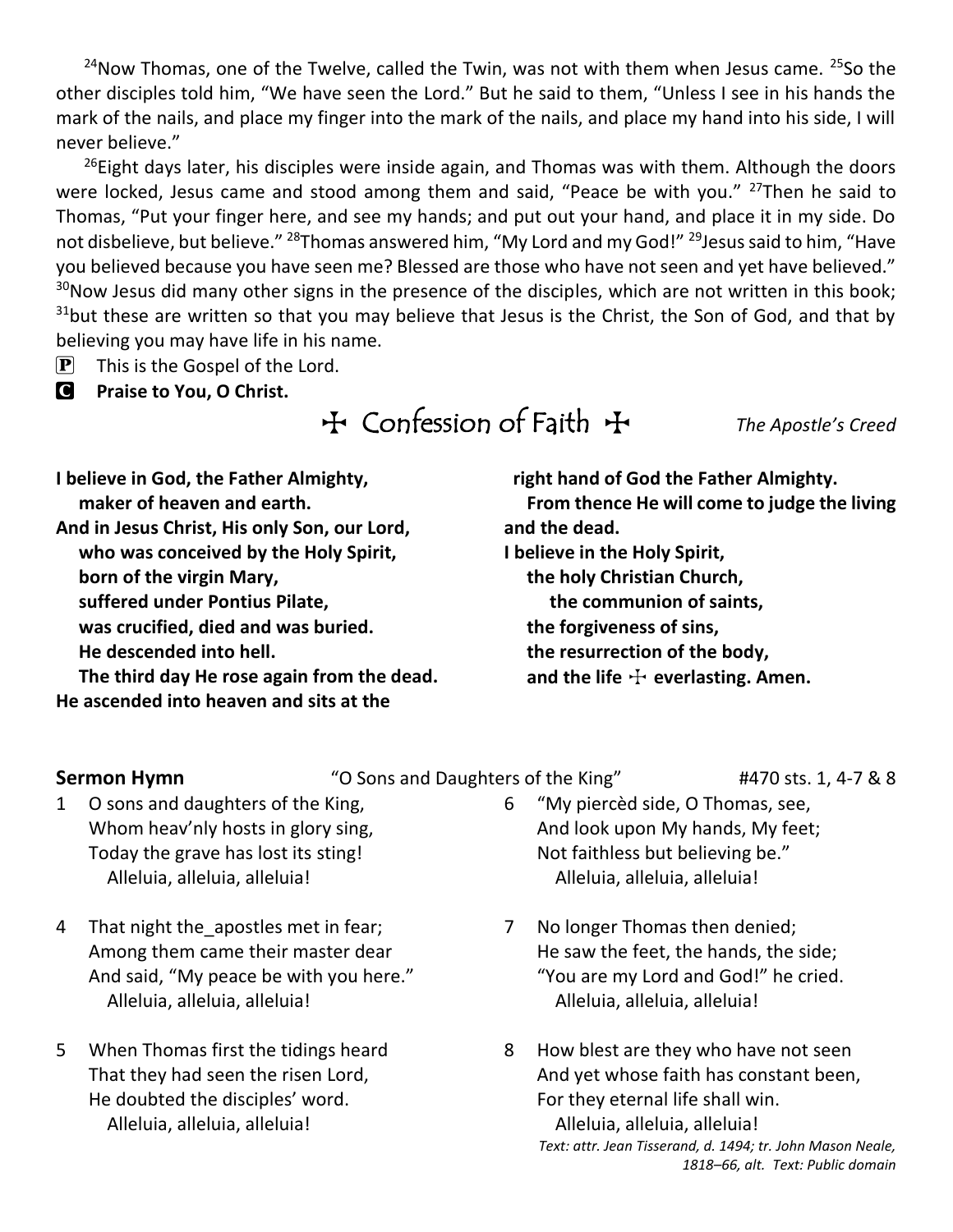#### **Sermon**

#### **Prayer of the Church**

**Offering**—*may be left in the offering plates near the doors as you leave. Those worshipping at home may continue to mail or drop off offerings at the church office, and on-line giving is available to everyone on our website at [www.stpauloaklawn.org.](http://www.stpauloaklawn.org/) For information about regular electronic giving, please contact the church office.* 

#### **Offertory Meditation**

## + SERVICE of the SACRAMENT +

#### **Preface**

- $\left| \mathbf{P} \right|$  The Lord be with you.
- C **And also with you.**
- $\left| \mathbf{P} \right|$  Lift up your hearts.
- C **We lift them to the Lord.**
- $\mathbf{P}$  Let us give thanks to the Lord our God.
- C **It is right to give Him thanks and praise.**

### **Proper Preface**

**Prayer of Thanksgiving** *based on Acts 5:30–32*

- $\mathbf{P}$  God of our fathers, You have filled our hearts with endless joy in the resurrection of Your Son, Jesus Christ, our Lord.
- C **You raised Him from the dead after evil men killed Him by hanging Him on the tree of the cross.**
- $\mathbf{P}$  You exalted Him to Your right hand as leader and Savior to give repentance and forgiveness of sins to all who trust in Him.
- C **In the power of the Holy Spirit, we join with those who were eyewitnesses of these things to give You all glory, honor, and worship, now and forever. Amen.**

#### **Lord's Prayer**

C **Our Father who art in heaven…**

### **Words of Our Lord**

#### **Pax Domini**

- $\left| \mathbf{P} \right|$  The peace of the Lord be with you always.
- C **Amen.**

## $H$  DISTRIBUTION of the SACRAMENT  $H$

Hymn **Hymn**  $\lvert$  Come, O Savior, to Thy Table"  $\lvert$  #618, sts. 1-2, 4-5

- 1 I come, O Savior, to Thy table,
	- For weak and weary is my soul;
	- Thou, Bread of Life, alone art able

To satisfy and make me whole: *Refrain*

*Refrain:* Lord, may Thy body and Thy blood Be for my soul the highest good!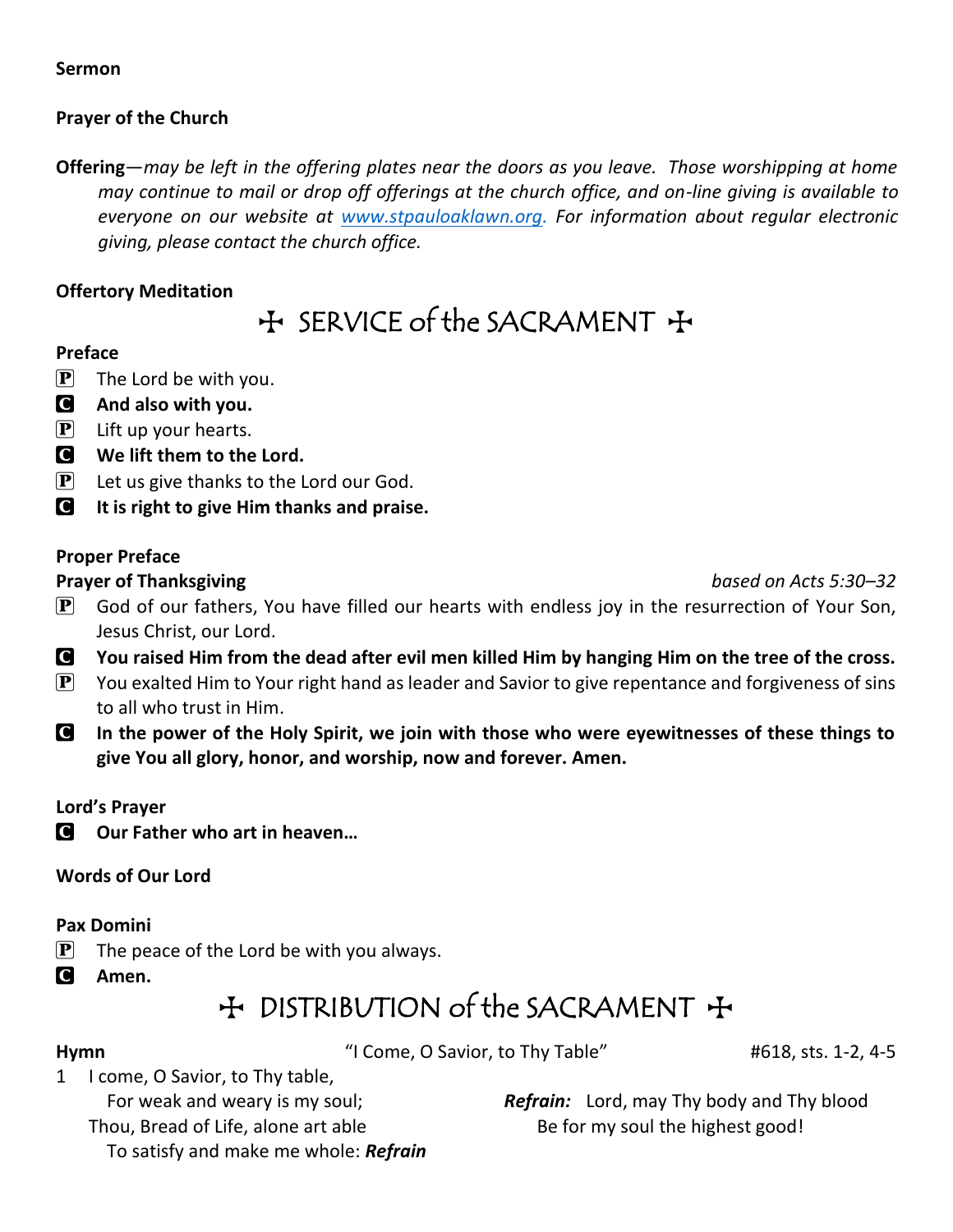- 2 Thy heart is filled with fervent yearning That sinners may salvation see Who, Lord, to Thee in faith are turning; So I, a sinner, come to Thee. *Refrain*
- 4 Weary am I and heavy laden; With sin my soul is sore oppressed; Receive me graciously and gladden My heart, for I am now Thy guest. *Refrain*

#### **Hymn**  $\qquad$   $\qquad$   $\qquad$   $\qquad$   $\qquad$   $\qquad$   $\qquad$   $\qquad$   $\qquad$   $\qquad$   $\qquad$   $\qquad$   $\qquad$   $\qquad$   $\qquad$   $\qquad$   $\qquad$   $\qquad$   $\qquad$   $\qquad$   $\qquad$   $\qquad$   $\qquad$   $\qquad$   $\qquad$   $\qquad$   $\qquad$   $\qquad$   $\qquad$   $\qquad$   $\qquad$   $\qquad$   $\qquad$   $\qquad$   $\qquad$   $\qquad$

5 What higher gift can we inherit? It is faith's bond and solid base; It is the strength of heart and spirit, The covenant of hope and grace. *Refrain*

> *Text: Friedrich Christian Heyder, 1677–1754; tr. The Lutheran Hymnal, 1941, abr. Text: © 1941 Concordia Publishing House. Used by permission: LSB Hymn License no. 110001400*

### 1 At the name of Jesus Ev'ry knee shall bow, Ev'ry tongue confess Him King of glory now. 'Tis the Father's pleasure We should call Him Lord, Who from the beginning Was the mighty Word.

- 2 At His voice creation Sprang at once to sight, All the angel faces, All the hosts of light, Thrones and bright dominions, Stars upon their way, All the heav'nly orders In their great array.
- 3 Humbled for a season, To receive a name From the lips of sinners Unto whom He came,

## Faithfully He bore it Spotless to the last,

Brought it back victorious When from death He passed;

- 4 Bore it up triumphant With its human light, Through all ranks of creatures To the central height, To the throne of Godhead, To the Father's breast, Filled it with the glory Of that perfect rest.
- 5 In your hearts enthrone Him; There let Him subdue All that is not holy, All that is not true: Crown Him as your captain In temptation's hour; Let His will enfold you In its light and pow'r. *Text: Caroline M. Noel, 1817–77, alt.*

*Text: Public domain*

#### **Communion Blessing**

 $\mathbf{P}$  The Body and Blood of our Lord Jesus Christ strengthen and preserve you in body and soul to life everlasting. Depart  $\pm$  in peace.

### **Closing Prayer**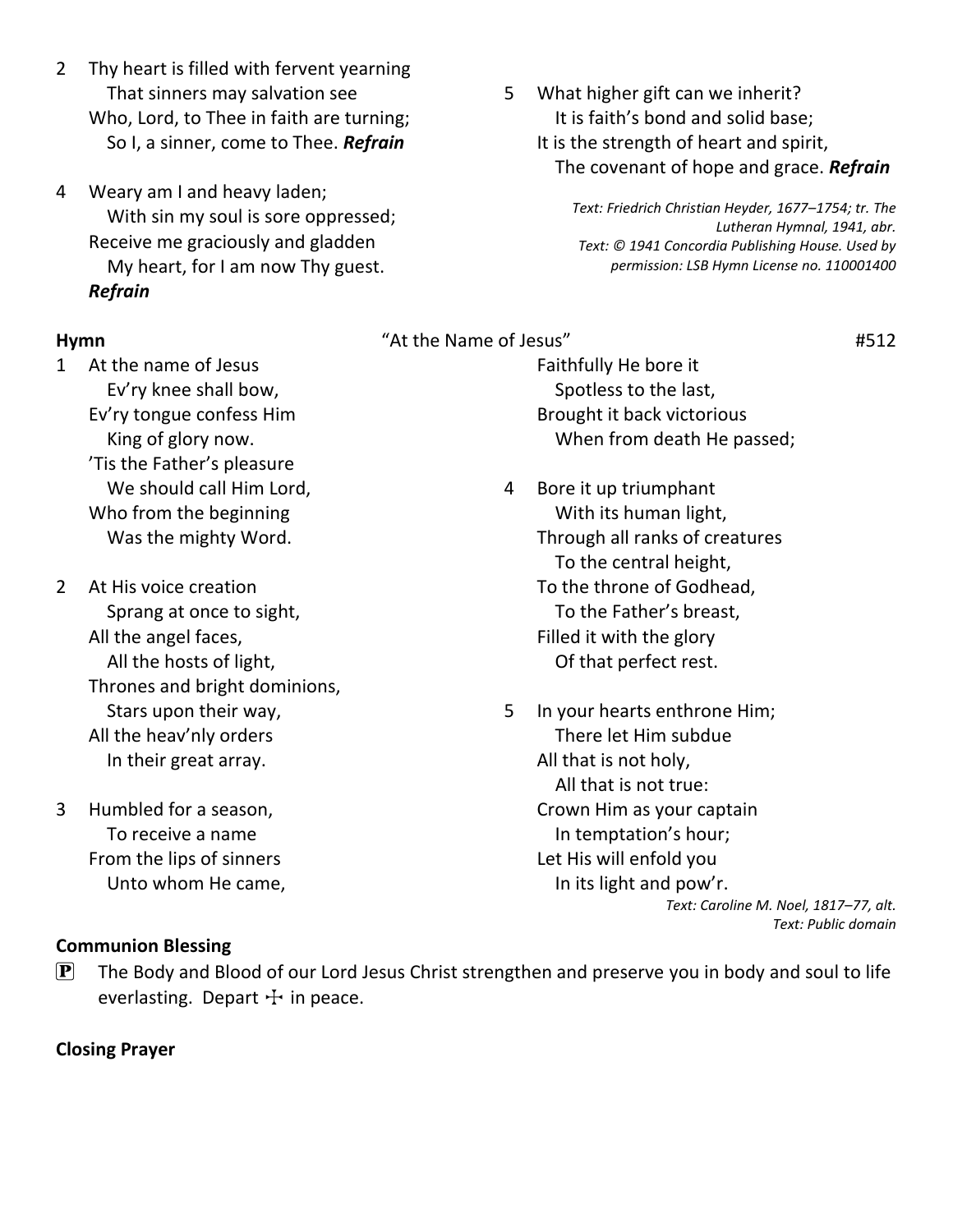### **Benediction**

- $\mathbf{P}$  The Lord bless you and keep you. The Lord make His face shine on you and be gracious to you. The Lord look upon you with favor and  $\pm$  give you peace.
- C **Amen.**
- $\left| \mathbf{P} \right|$  Alleluia! Christ is risen!
- C **He is risen indeed! Alleluia!**

| <b>Closing Hymn</b> |                                                                                        | "He's Risen, He's Risen" |                                                           | #480 sts. 1-3 & 5                          |
|---------------------|----------------------------------------------------------------------------------------|--------------------------|-----------------------------------------------------------|--------------------------------------------|
| $\mathbf{1}$        | He's risen, He's risen, Christ Jesus, the<br>Lord;                                     |                          | And death, hell, and Satan He vanquished,<br>His foes.    |                                            |
|                     | He opened death's prison, the incarnate,<br>true Word.                                 |                          | The conquering Lord lifts His banner on<br>high;          |                                            |
|                     | Break forth, hosts of heaven, in jubilant<br>song                                      |                          | He lives, yes, He lives, and will nevermore<br>die.       |                                            |
|                     | And earth, sea, and mountain their praises                                             |                          |                                                           |                                            |
|                     | prolong.                                                                               | $\triangle$ 5            | Then sing your hosannas and raise your<br>glad voice;     |                                            |
| $\overline{2}$      | The foe was triumphant when on Calvary<br>The Lord of creation was nailed to the tree. |                          | Proclaim the blest tidings that all may<br>rejoice.       |                                            |
|                     | In Satan's domain did the hosts shout and<br>jeer,                                     |                          | Laud, honor, and praise to the Lamb that<br>was slain:    |                                            |
|                     | For Jesus was slain, whom the evil ones<br>fear.                                       |                          | With Father and Spirit He ever shall reign.               |                                            |
|                     |                                                                                        |                          | Text: C. F. W. Walther, 1811-87, abr.; tr. Anna M. Meyer, | 1867-1941, alt.                            |
| 3                   | But short was their triumph; the Savior<br>arose,                                      |                          | Text: © 1941 Concordia Publishing House. Used by          | permission: LSB Hymn License no. 110001400 |

**Postlude** The Postlude in G<sup>"</sup> Postlude in G" D. Buxtehude

### TTTTTTTTTTTTTTTTTTTTTTTTTTTTTTTTTTTTTTTTTTTTT ACKNOWLEDGMENTS AND THANKS

**Vocalist:** Bill Leise **Lector:** David Witkosky **Altar Care:** Ruth Diver

Creative Worship for the Lutheran Parish, Series C, Quarter 2. Copyright © 2021 Concordia Publishing House. All rights reserved. Used by permission.

Unless otherwise indicated, Scripture quotations are from the ESV® Bible (The Holy Bible, English Standard Version®), copyright © 2001 by Crossway, a publishing ministry of Good News Publishers. Used by permission. All rights reserved.

Created by Lutheran Service Builder © 2021 Concordia Publishing House.

TTTTTTTTTTTTTTTTTTTTTTTTTTTTTTTTTTTTTTTTTTTTT